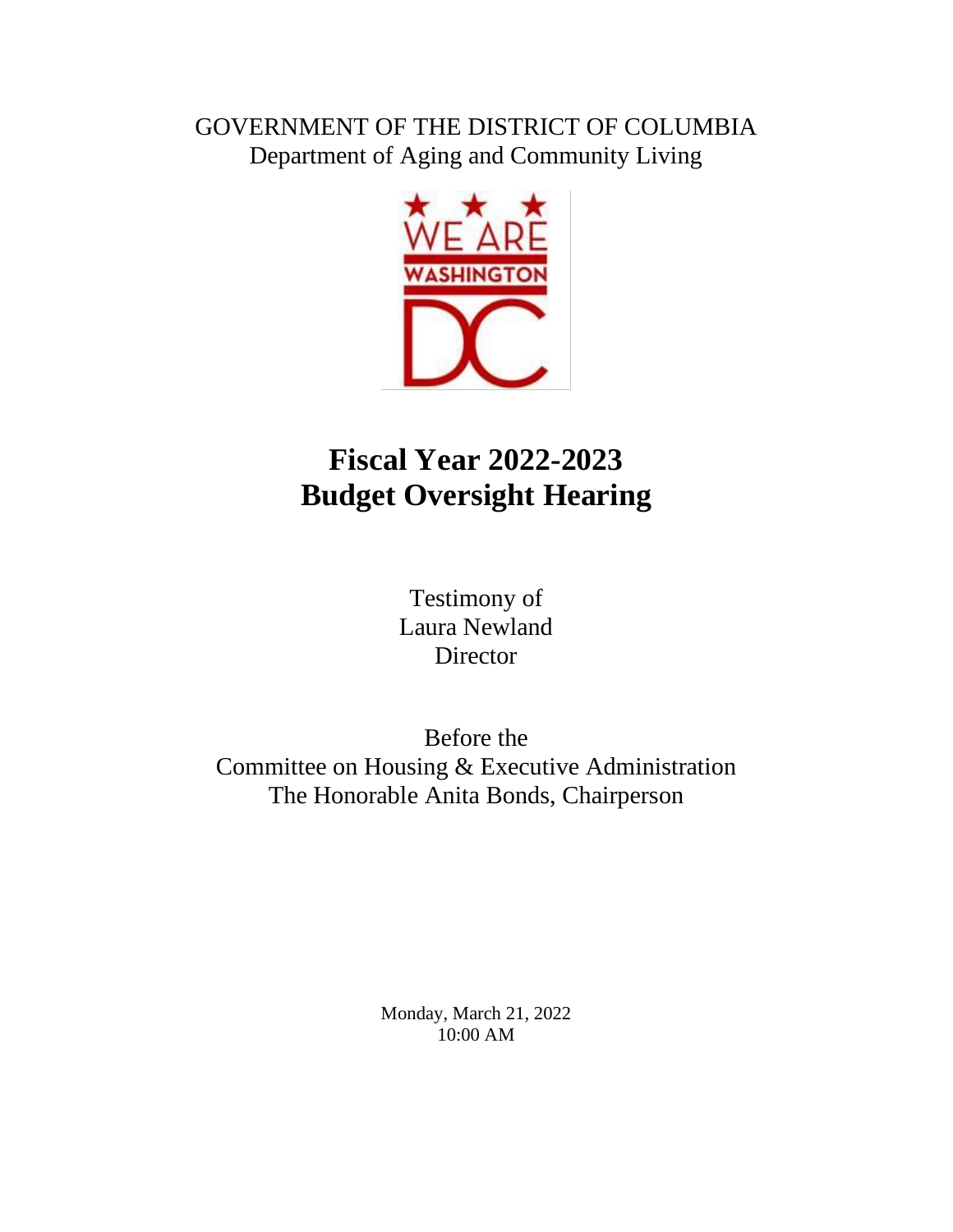Good afternoon, Chairperson Bonds, members of the Committee on Housing and Executive Administration, committee staff, and members of the community. My name is Laura Newland, and I'm the Director of the Department of Aging and Community Living (DACL). I'm pleased to testify today on behalf of Mayor Muriel Bowser to discuss the Fiscal Year 2023 (FY23) budget for the agency. This budget is an example of the best of government: The Mayor committing to end senior hunger, and isolation and loneliness by supporting new and innovative programs; seniors pushing us to think more broadly; and DACL staff always being open to innovation and ready to meet and collaborate with the community throughout the District.

Last week, Mayor Bowser presented her FY23 Proposed Budget and Financial Plan to the Council – a budget that builds on the FY22 Recovery Budget and sets the path towards helping more Washingtonians build a future in a safer, stronger, healthier, and more equitable DC. Madam Chair, last year at this time we were focused on meeting the urgent needs of our residents throughout the Public Health Emergency (PHE). Whether it was tripling our meal delivery capacity, launching new programs to stay connected, adapting our operations based on the current public health guidelines, or distributing iPads to keep isolated seniors connected to programming and healthcare, we faced the challenges head on. Now, as we are creating a new way of living together, the Mayor continues to push us to be more equitable and take on big challenges. By making continued investments in affordable housing, public safety, working to end homelessness, and increasing food access, we are making sure that our older adults, adults with disabilities, and caregivers can thrive and live boldly in a city that is stronger than ever.

DACL has never been better positioned to tackle the tough road ahead. The Mayor has given us unprecedented resources to end senior hunger and combat senior isolation, all while making sure our residents can continue to live and thrive in the homes and communities they

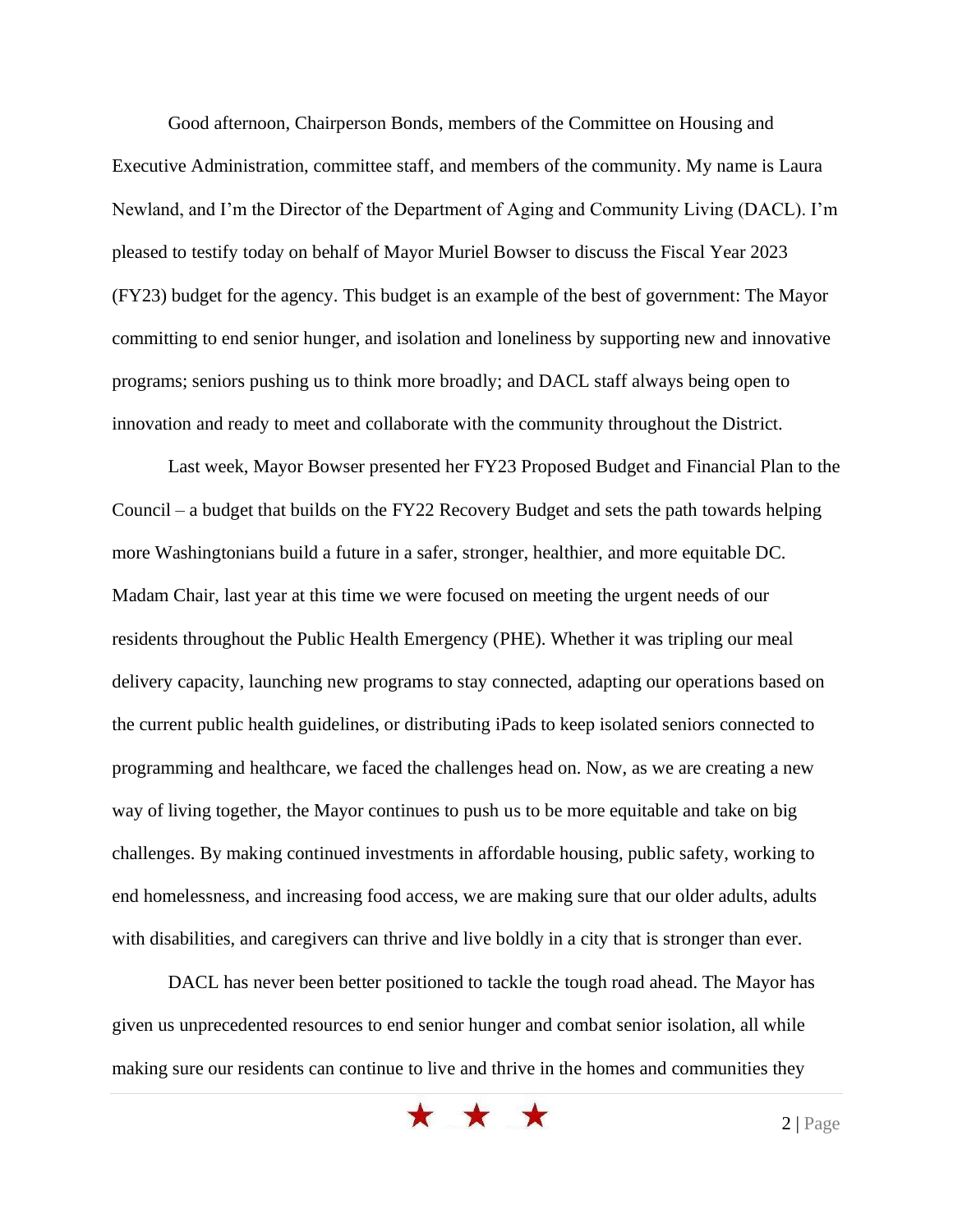know and love. This year, we are focusing on programs that promote independence, choice, and dignity for our community. I'd like to now take a moment to talk about the work that we've already done and what's ahead for all of us as we continue to focus on an equitable recovery for our residents.

### **Ending Senior Hunger**

Madam Chair, ending senior hunger is a top priority for all of us—the Mayor, DACL, the Council, non-profits, and the community. DC has the highest rate of senior hunger in the nation with 13.5 percent of seniors reporting they are food insecure according to a 2019 study conducted by Feeding America. In a city as prosperous as ours, this simply should not be the case. Last month when I testified on Bill 24-419, the "No Senior Hungry Omnibus Amendment Act of 2021," I told you about some of the important work of the agency and our community partners thanks to the Mayor's FY22 investments of close to \$4 million to combat isolation and end senior hunger in the District. This includes:

- bringing our home-delivered meal program and nutrition assessments into the agency—forming a nutrition team led by a top nutritionist with decades of experience in DC;
- commissioning a study on the underlying drivers of senior food insecurity specific to DC; and
- launching innovative new pilot programs that include fresh produce delivery, food pantries, shuttles to grocery stores, pop-up community events with food distribution, and senior farmers markets.

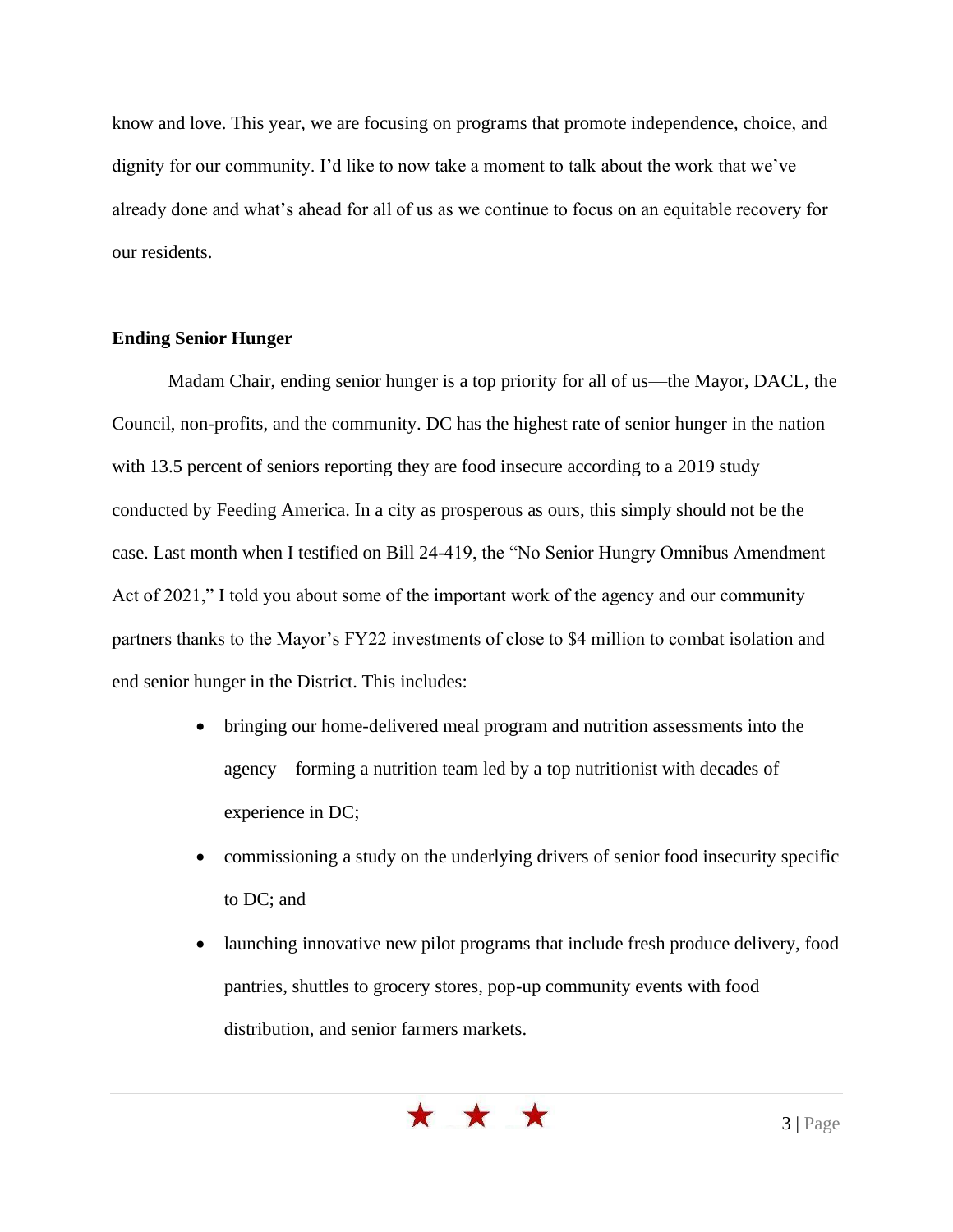In FY23, the Mayor is committing an additional \$750,000 towards a new grocery gift card pilot program. With this investment, we're building off the success we've already seen through similar programs focused on providing cash relief to alleviate challenges and stabilize communities<sup>1</sup>. Some clients who are currently part of our home-delivered meals program (and are able to shop for and prepare their own meals) will now have the option to receive these funds instead of prepared meals. We'll also be working with clients who don't quite meet the criteria to remain on the home-delivered meals program, and clients who currently receive SNAP benefits, but need a little more to close the food affordability gap that may be a barrier in choosing healthier, more nutritious options.

In addition to the work at our agency, the Mayor continues to make food access a top priority throughout her administration and has launched several initiatives to expand food options and choice for all residents. This includes a \$58 million Food Access Fund with the goal of eradicating food deserts, supporting local businesses, and increasing equitable access to fresh, healthy, and affordable food. In addition, the FY22 Budget Support Act changed the Supermarket Tax Credit to focus eligibility to areas most in need of grocery stores, expand support to more fresh food retailers, and add community engagement requirements for grocers. These investments prioritize equitable food access, particularly in Wards 7 and 8. As a result, more than 162,000 residents will gain food access points within one mile of their home. I know that you'll agree when I say that we're all fully committed to using every tool in our toolbox to end senior hunger—not tomorrow, not next year, but now. It will take the entire administration working together to craft a complete solution, but this is a goal we truly believe we can achieve.

<sup>1</sup> <https://greaterdc.urban.org/thrive-providing-cash-relief-dc-residents-hit-hardest-pandemic>

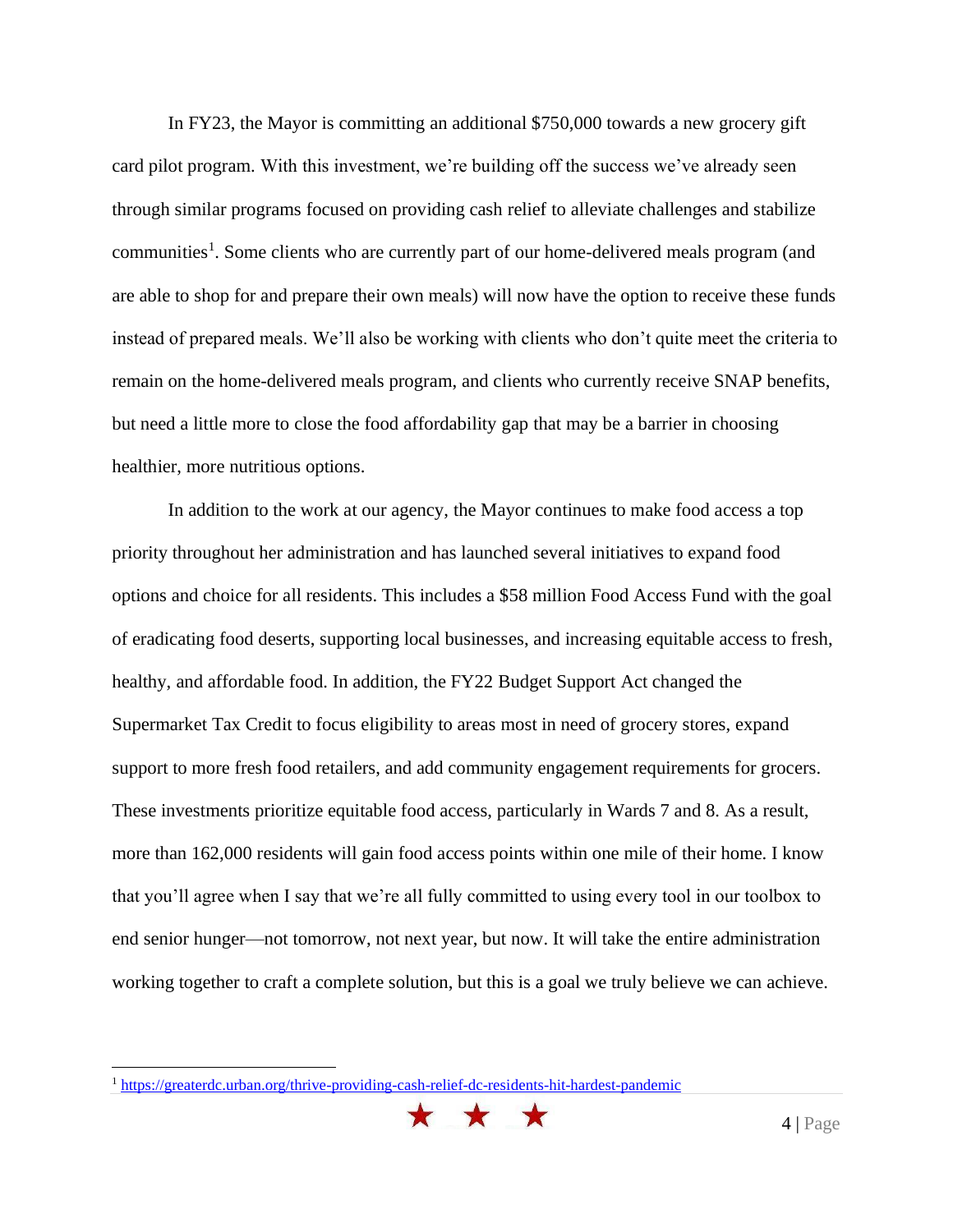#### **Combatting isolation and loneliness through technology**

The PHE created a greater urgency to bridge the technological divide with older generations. After two years of limited in-person gatherings and more activities moving online, (including healthcare appointments, access to information and services, and social connections) connecting our older generations with technology has never been more essential. In FY21, DACL launched a senior technology pilot program, providing about 500 iPads to low-income seniors to combat social isolation, promote connectedness to family and community, improve health through telehealth services, nutrition education and wellness activities, and develop or enhance digital literacy. The response to this program has been incredible with 74 percent of participants self-reporting an increase in social connections with friends and family, 57 percent reporting increased participation in community activities such as church, and 37 percent reporting increased access to health care.

In FY22, DACL will be expanding this program to provide devices for up to 1,000 additional seniors and, thanks to the Mayor's \$2.6 million investment in FY23, DACL will continue expanding this program to serve our home-delivered meals clients who tend to have more mobility challenges and less community support. Madam Chair, this historic investment will provide iPads, technology support, training, and connectivity to thousands of older adults. By bridging the technology divide, we can bring socialization, wellness, and educational opportunities to seniors who might not otherwise be connected.

#### **Keeping seniors in DC**

The Mayor is making big investments to make housing more affordable for our residents, including an historic \$500 million toward the Housing Production Trust Fund, \$110 million to

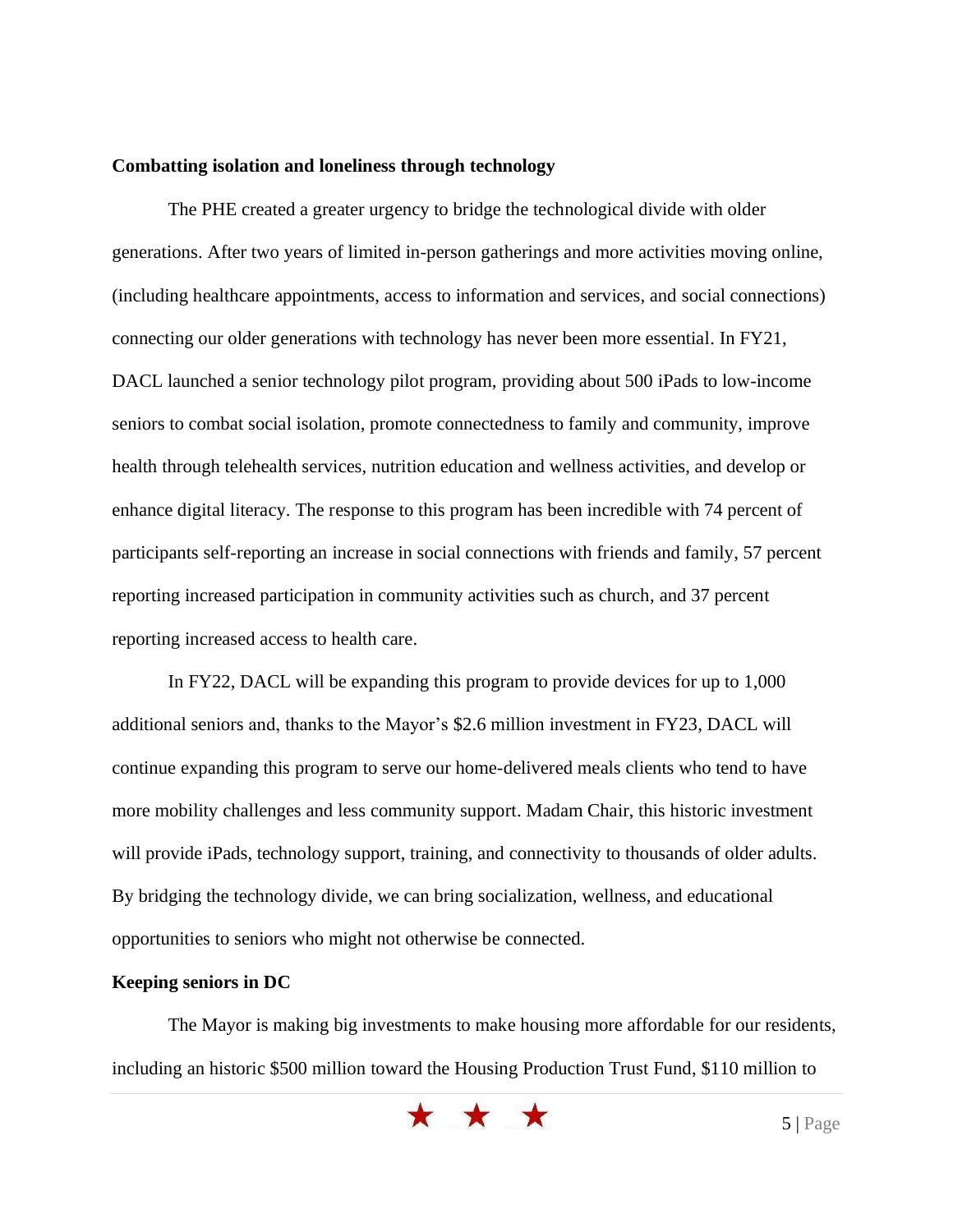rehabilitate or replace more than 1,500 units of public housing—much of it for seniors—over the next three years, creating a new \$10 million fund to increase access to homeownership for longtime Black DC residents, \$1 million to assist multi-generation families in maintaining their family property after the initial owner passes away, and instituting a 2% property tax cap for seniors, which lowers the amount that property taxes can go up every year. These investments will ensure our seniors continue to have choice in housing options in DC, where we want them to stay, and where they want to be.

We're also committed to ensuring that our seniors who currently have housing can remain in their homes for as long as possible. As the Mayor often says, "the best senior housing is the housing where you currently live." We never want a resident to age out of their home simply because it's not safe enough to get from one room to the next, to make a healthy meal, or to take a shower. The Mayor created the Safe at Home program nearly six years ago in response to concerns she heard in the community about the very real fear of falling or suffering from other household accidents. This program has helped more than 4,500 District residents continue to live in their own homes through the installation of safety adaptions such as grab bars, safety railings, stair lifts, and bathtub cut outs. In FY22, DACL changed the program's income eligibility criteria to solely focus on the individual applying and their spouse instead of the entire household. This means that residents who may not have qualified for the program previously due to living with other family members whose income pushed them above the threshold may now qualify.

In FY23, we're expanding the Safe at Home program further to provide additional benefits for eligible participants. Currently, the program focuses on one of four categories of falls risk—environment. In addition to environmental adaptations, the Center for Disease Control